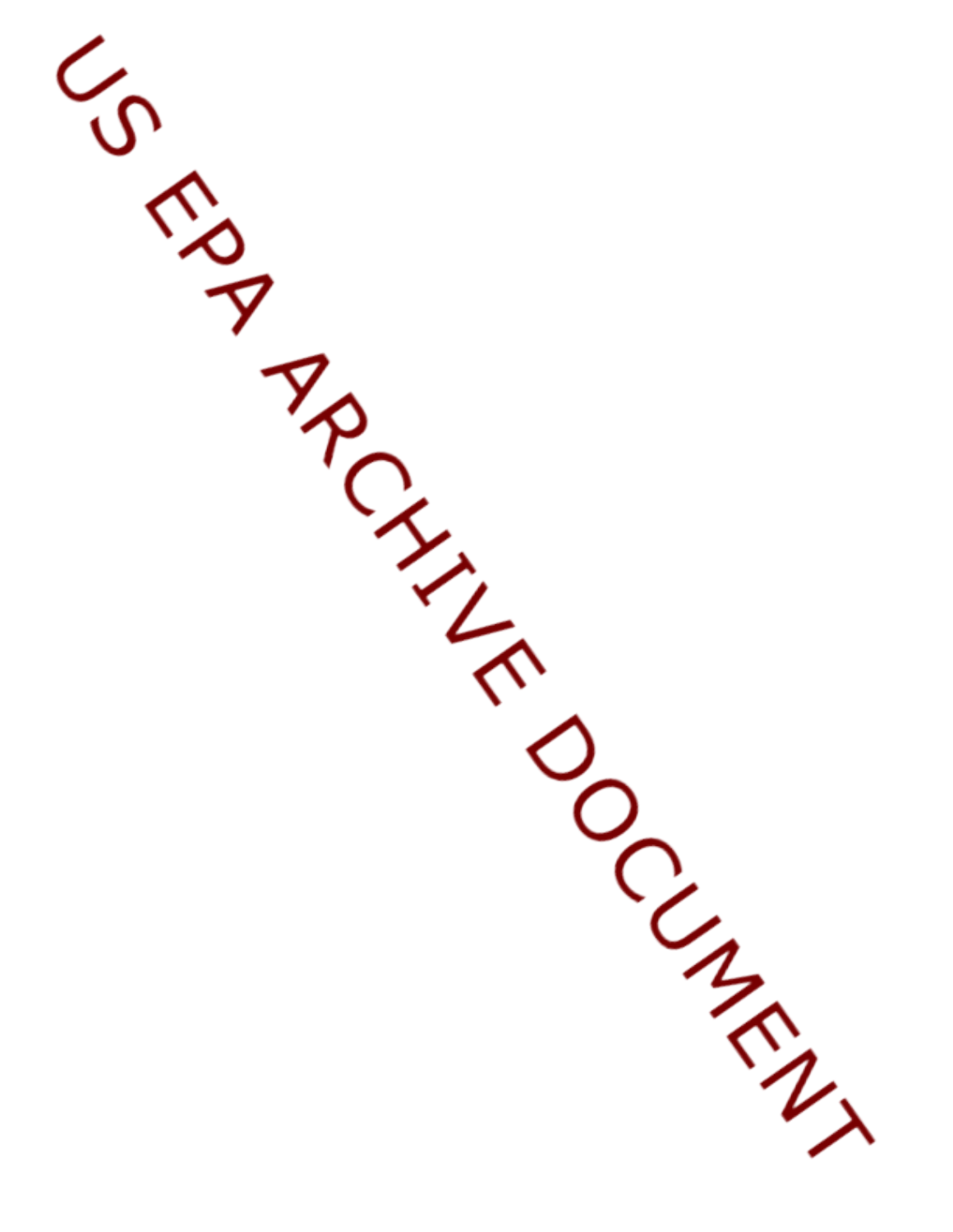# **Consumer Factsheet on: DINOSEB**

#### [List of Contaminants](http://www.epa.gov/safewater/hfacts.html)

 As part of the Drinking Water and Health pages, this fact sheet is part of a larger publication: **National Primary Drinking Water Regulations** 

 States Environmental Protection Agency (EPA). This is a factsheet about a chemical that may be found in some public or private drinking water supplies. It may cause health problems if found in amounts greater than the health standard set by the United

### **What is Dinoseb and how is it used?**

 Dinoseb is also used as a corn yield enhancer and an insecticide and miticide. Dinoseb is an organic solid - yellowish crystals with a pungent odor. Its greatest use is as a contact herbicide for post-emergence weed control in cereals, undersown cereals, seedling lucerne and peas.

 The list of trade names given below may help you find out whether you are using this chemical at home or work.

#### **Trade Names and Synonyms:**

Aatox Chemox **Gebutox** Knox-weed Basanite BNP 20 Butaphene **Dibutox Dinitrall** Dinitro Desicoil Dow Selective Weed Killer **Hivertox** Ladob Laseb Nitropone C Dytop Premerge Hel-fire Caldon Kiloseb Sinox General **Subitex** Dinitrobutyl-phenol

# **Why is Dinoseb being Regulated?**

 based solely on possible health risks and exposure, are called Maximum Contaminant Level Goals. In 1974, Congress passed the Safe Drinking Water Act. This law requires EPA to determine safe levels of chemicals in drinking water which do or may cause health problems. These non-enforceable levels,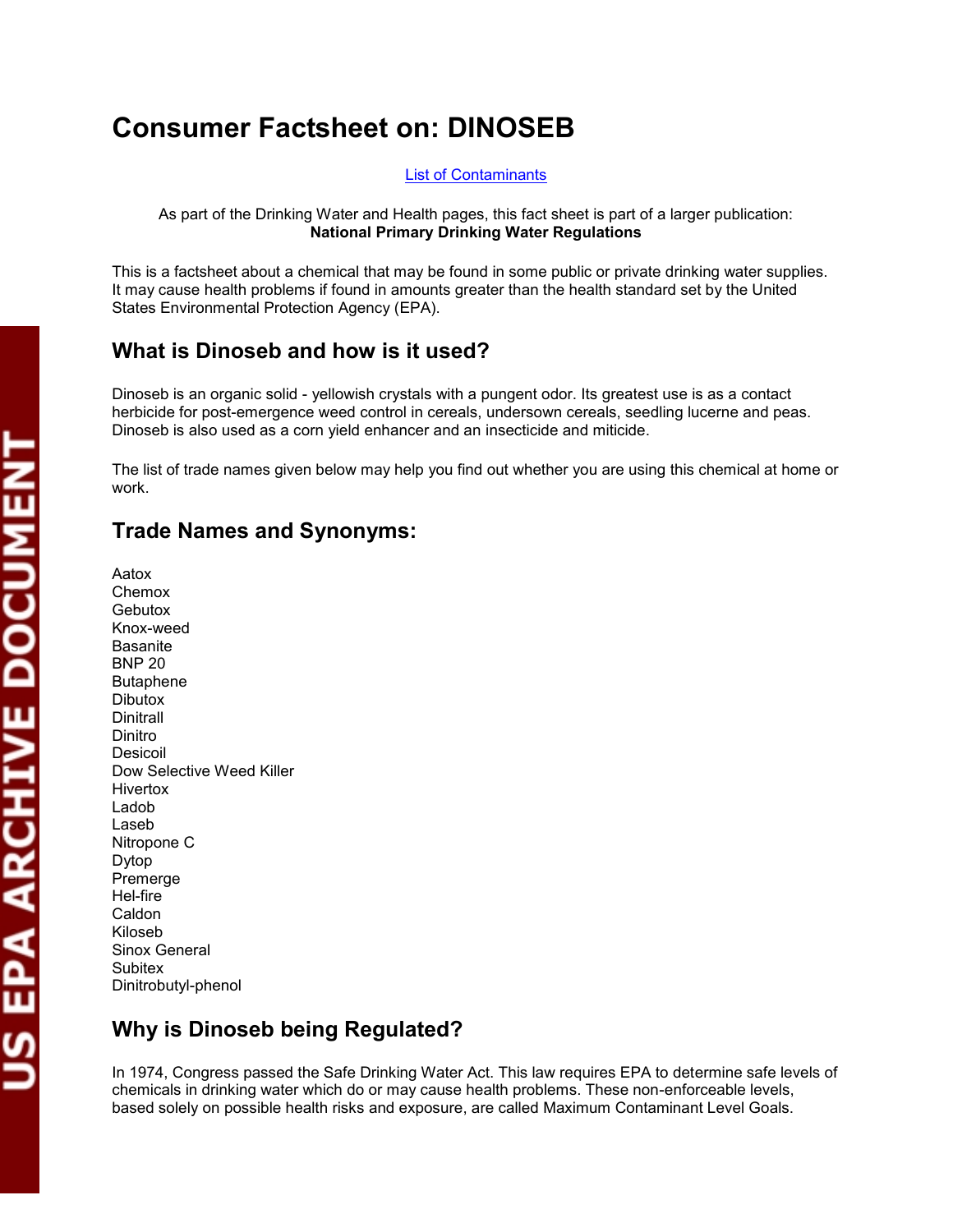The MCLG for dinoseb has been set at 7 parts per billion (ppb) because EPA believes this level of protection would not cause any of the potential health problems described below.

 Based on this MCLG, EPA has set an enforceable standard called a Maximum Contaminant Level (MCL). MCLs are set as close to the MCLGs as possible, considering the ability of public water systems to detect and remove contaminants using suitable treatment technologies.

 The MCL has been set at 7 ppb because EPA believes, given present technology and resources, this is occur in drinking water. the lowest level to which water systems can reasonably be required to remove this contaminant should it

These drinking water standards and the regulations for ensuring these standards are met, are called National Primary Drinking Water Regulations. All public water supplies must abide by these regulations.

# **What are the Health Effects?**

Short-term: EPA has found dinoseb to potentially cause the following health effects when people are exposed to it at levels above the MCL for relatively short periods of time: sweating, headache, mood changes.

 above the MCL: decreased body and thyroid weight, degeneration of testes; thickening of intestinal lining. Long-term: Dinoseb has the potential to cause the following effects from a lifetime exposure at levels

#### **How much Dinoseb is produced and released to the environment?**

 vegetables. Release of dinoseb has resulted primarily from its use as an herbicide on a variety of weeds. 1982 production of dinoseb was reported as 6.2 million pounds, used primarily on soybeans and

#### **What happens to Dinoseb when it is released to the environment?**

 sunlight. It is not likely to accumulate in aquatic life. Dinoseb is degraded slowly by soil bacteria and binds weakly to soil. Therefore, leaching in soil is possible and dinoseb has been detected in groundwater. In water, dinoseb is mainly broken down by

#### **How will Dinoseb be Detected in and Removed from My Drinking Water?**

 The regulation for dinoseb became effective in 1994. Between 1993 and 1995, EPA required your water supplier to collect water samples every 3 months for one year and analyze them to find out if dinoseb is contaminant. present above 0.2 ppb. If it is present above this level, the system must continue to monitor this

If contaminant levels are found to be consistently above the MCL, your water supplier must take steps to reduce the amount of dinoseb so that it is consistently below that level. The following treatment methods have been approved by EPA for removing dinoseb: Granular activated charcoal.

# **How will I know if Dinoseb is in my drinking water?**